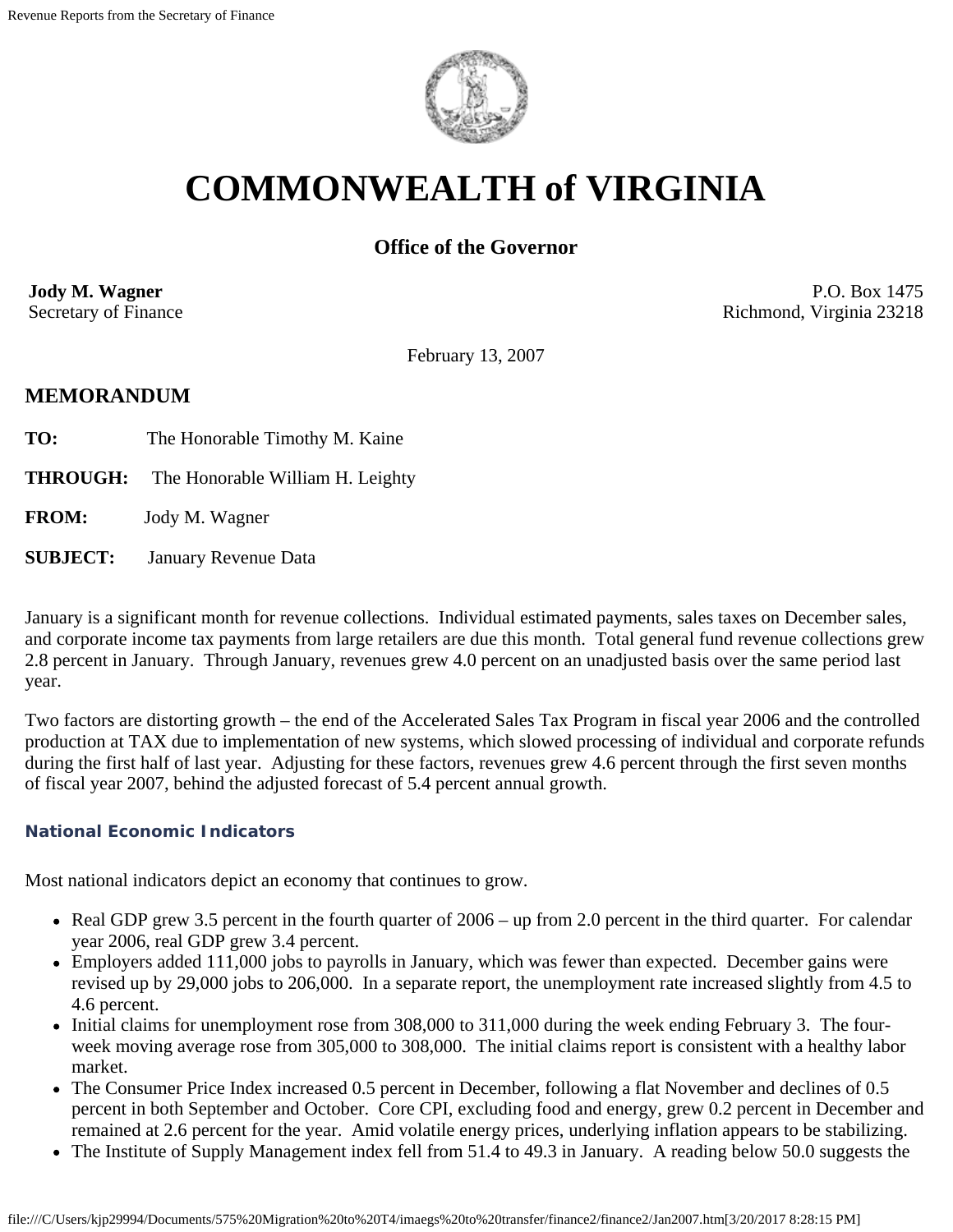sector is contracting.

- The Conference Board's index of leading indicators rose 0.3 percent in December. Growth in the index is consistent with a slowly growing economy.
- The Conference Board's index of consumer confidence rose from 110.0 to 110.3 in January, its highest level since May 2002. Improvement in the current assessment of labor market conditions drove the gain, while the expectations component declined.
- The Federal Reserve left the federal funds rate unchanged at 5.25 percent at its January meeting, where it has remained since June 2006. In its statement, the Federal Reserve indicated that the economy is likely "to expand at a moderate pace over coming quarters."

#### **Virginia Economy**

In Virginia, payroll employment grew 1.5 percent in December. Growth in Northern Virginia remained well above the rest of the state, with a 2.6 percent gain. Jobs in Hampton Roads grew by 2.1 percent, followed by Richmond-Petersburg and the western MSAs with 0.9 percent growth. The unemployment rate fell slightly from 2.8 percent to 2.7 percent in December.

Following three consecutive months of decline, the Virginia leading index rose 0.8 percent in December. Rising auto registrations and declining initial unemployment claims drove the increase. Building permits posted a slight decline. The regional indices increased in eight of the state's eleven metropolitan areas in December. The leading index was unchanged in Blacksburg and fell in Bristol and Harrisonburg.

#### **January Revenue Collections**

Total general fund revenue collections grew 2.8 percent in January. On a year-to-date basis, total revenue grew 4.0 percent, below the annual forecast of 6.5 percent on an unadjusted basis. Adjusting total revenue for the effects of repealing the Accelerated Sales Tax program and controlled production at TAX due to the implementation of new systems, growth is 4.6 percent through January, behind the adjusted annual estimate of 5.4 percent growth.

**Individual Income Tax Withholding (54% of general fund revenues):** Collections of payroll withholding taxes grew an exceptionally strong 16.6 percent in January. An extra deposit day compared with January of last year, along with a timing issue of deposits by a few of the largest withholding filers in the state, overstated growth. Payments from these filers were received this year in January, while last year they were received in February. Adjusting for this anomaly, monthly growth was 8.2 percent. Unadjusted year-to-date withholding growth is 6.7 percent, ahead of the projected annual growth rate of 5.7 percent.

**Individual Income Tax Nonwithholding (18% of general fund revenues):** Collections of nonwithholding grew 5.0 percent for the month. While year-to-date collections in this source are 8.3 percent above the same period last year, they still lag behind the annual estimate of 10.2 percent growth.

The final calendar year 2006 estimated payment was due January 15. The two-month total (December – January) of receipts shows that estimated payments increased by 2.4 percent, behind the annual forecast of 5.0 percent growth.

**Individual Income Tax Refunds:** In December 2005, the transition to a new computer system required TAX to process a limited number of tax returns, resulting in few refunds in the fall. With the new system in place, TAX returned to a normal schedule for processing this year. Through January, \$299.3 million in refunds has been issued compared with \$148.8 million in the same period last year.

**Sales Tax (20% of general fund revenues):** Collections of sales and use taxes, reflecting December sales, grew 1.0 percent in January. Based on collections for December and January, reflecting November and December taxable sales, sales during the holiday shopping season grew 2.9 percent over last year, close to the projected increase of 3.0 percent. February receipts, which will include post-holiday sales and gift card purchases, will provide a more complete picture of the holiday season.